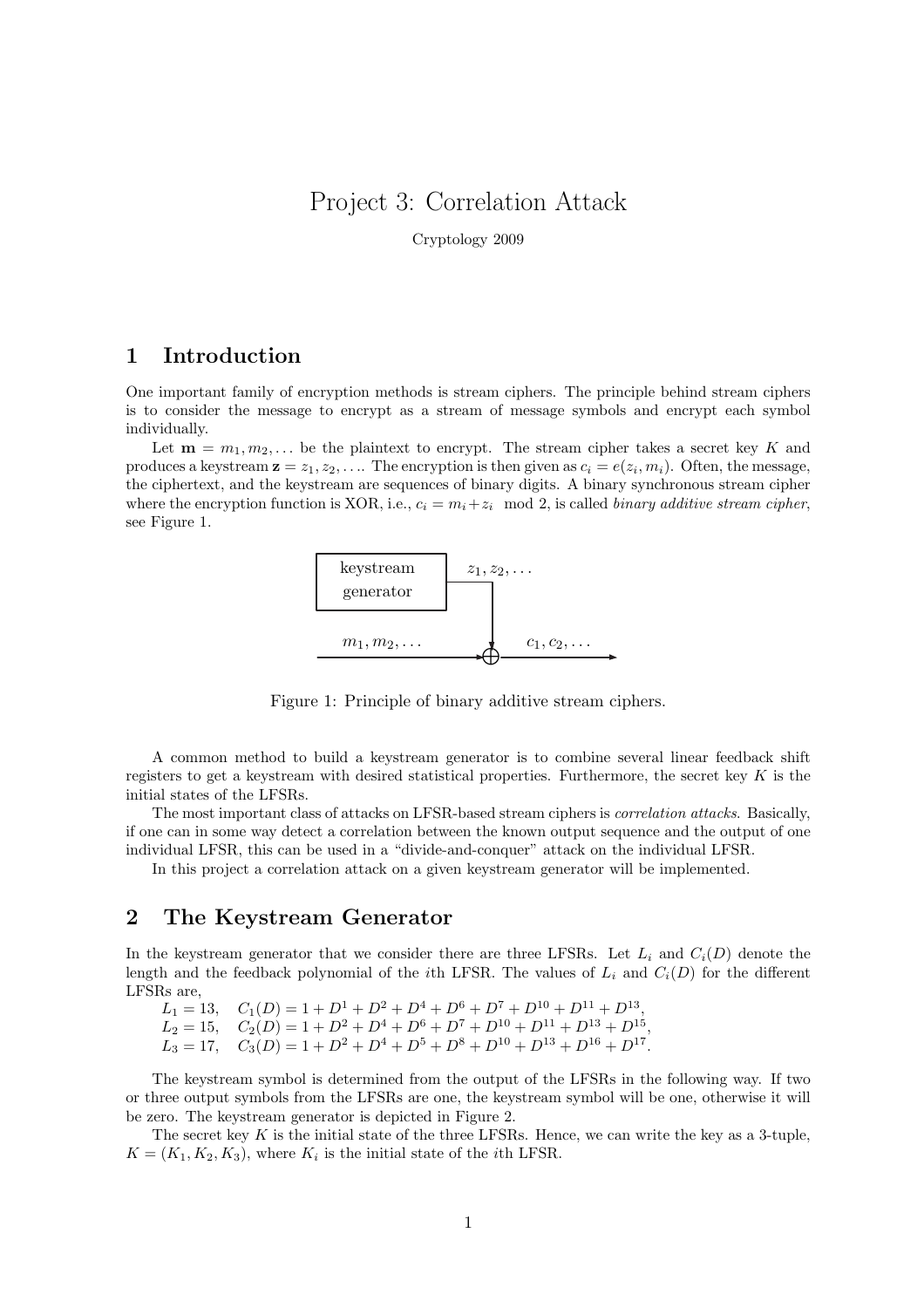

Figure 2: The keystream generator.

# 3 Project Exercises

#### Exercise 1:

Each group is given a keystream  $z_1, z_2, \ldots, z_N$  of some length N. Find the key K that was used to produce this keystream.

#### Exercise 2:

Assume that the attack takes T seconds. How long would it take to attack by an exhaustive search over the entire keyspace?

### Hint: Correlation Attacks

From a cryptanalysis point of view, a good stream cipher should be resistant against a known-plaintext attak. In a known-plaintext attack the cryptanalyst is given a plaintext and the corresponding ciphertext, and the task is to determine a key  $K$ . For a synchronous stream cipher, this is equivalent to the problem of finding the key K that produces a given keystream  $z_1, z_2, \ldots, z_N$ . As an example, consider an additive stream cipher. Given a certain plaintext  $m_1, m_2, \ldots, m_N$  and the corresponding ciphertext  $c_1, c_2, \ldots, c_N$ , the keystream  $z_1, z_2, \ldots, z_N$  can be calculated  $z_i = c_i + m_i \mod 2$ . Hence, we assume that a given keystream  $z_1, z_2, \ldots, z_N$  is the cryptanalyst's possession and that cryptanalysis is the problem of restoring the secret key. In LFSR based stream ciphers, the secret key is often given as the initial state of the shift registers. The attack can then be stated as follows. Given a keystream sequence of length N, find the initial state of the LFSRs.

There exist several classes of general cryptanalytic attacks against stream ciphers. One of the most important class of attacks on LFSR-based stream ciphers is correlation attacks. If one can find a correlation between the output of one of the shift registers and the keystream, i.e.,  $Pr{u_i = z_i} \neq 0.5$ , where  $u_i$  is the output of the LFSR and  $z_i$  is the known keystream symbol, then one can try to find the initial state of this LFSR independently of the other LFSRs, see Figure 3.



Figure 3: A sufficient requirement for a correlation attack,  $Pr{u_i = z_i} \neq 0.5$ .

Let  $u_i^{(j)}$  be the output of the jth LFSR and assume that  $Pr{u_i^{(j)} = z_i} = p$ , where  $p \neq 0.5$ . What is the exact value of p in Figure 2. Guess that the initial state of the jth LFSR is  $\hat{u}_0$  =